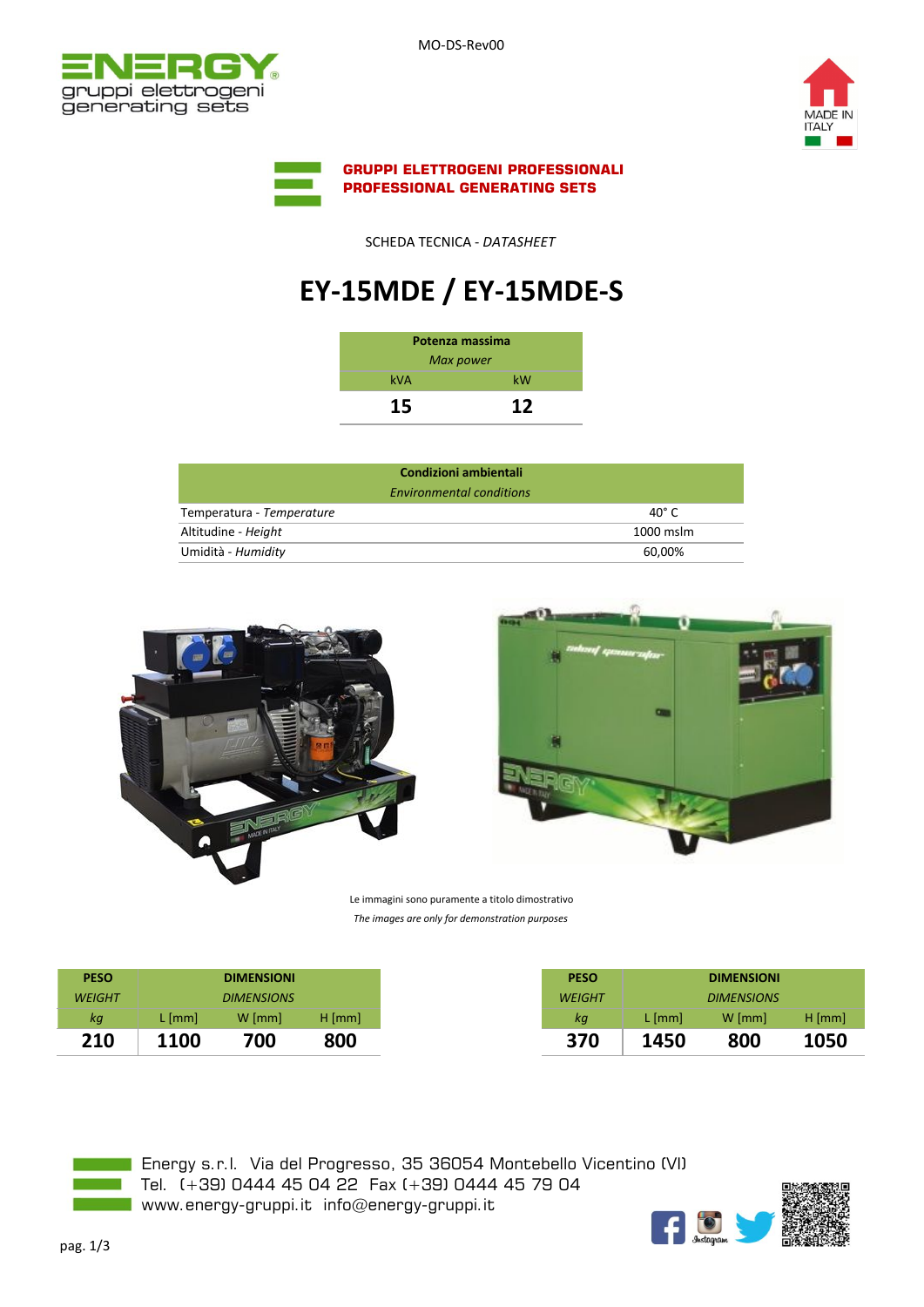



|                          | <b>DATI TECNICI</b><br><b>TECHNICAL DETAILS</b> |            | EY-15MDE / EY-15MDE-S                                     |
|--------------------------|-------------------------------------------------|------------|-----------------------------------------------------------|
|                          | Rumorosità - Noise level                        | <b>LWA</b> | aperto/open - silenziato/silent<br>N.D.<br>N.D.           |
| Generali - General       | Giri/mn - Rpm                                   |            | 3000                                                      |
|                          | Frequenza - Frequency                           | Ηz         | 50                                                        |
|                          | Tensione - Voltage                              | V          | 230                                                       |
|                          | Amperaggio nominale - Ampere rating             | Α          | 65,2                                                      |
|                          | Motore - Engine                                 |            | KOHLER KD477/2                                            |
|                          | Potenza motore - Engine power                   | Hp (kw)    | 17,3 (12,7)                                               |
|                          | N. cilindri - Nr. Of cylinders                  |            | 2                                                         |
| Motore - Engine          | Raffreddamento - Cooling system                 |            | Aria - Air                                                |
|                          | Cilindrata - Displacement                       | cc         | 954                                                       |
|                          | Regolatore di giri - RPM governor               |            | Meccanico - Mechanical                                    |
|                          | Tipo di carburante - Fuel type                  |            | Diesel                                                    |
|                          | Consumo - Consumption @ 75%                     | L/h        | 3,2                                                       |
| Alimentazione - Fuel     | Capacità del serbatoio - Tank capacity          | L          | aperto/open - silenziato/silent<br>50<br>7                |
|                          | Autonomia - Autonomy @75%                       | h          | aperto/open - silenziato/silent<br>$\overline{2}$<br>15,6 |
| Alternatore - Alternator | Alternatore - Alternator                        |            | LINZ                                                      |
|                          | N. di poli - Number of poles                    |            | 2                                                         |
|                          | Tipo - Type                                     |            | Con spazzole - With brushes                               |
|                          | Regolazione della tensione - Voltage regulation |            | Compound                                                  |
|                          | Precisione della tensione - Voltage precision   | $\%$       | ±4                                                        |
|                          | Dimensioni scarico - Diameter exhaust           | mm         | aperto/open - silenziato/silent<br>35<br>10               |
|                          | Tensione sistema elettrico - Voltage            | V          | 12                                                        |

Tutti i dati presenti sono contenuti nelle schede tecniche originali del motore e dell'alternatore. Essi sono indicativi e possono essere modificati in qualsiasi momento e senza preavviso. - *All data can be found out in the original datasheet of the engine and the alternator. Values shown are nominal values, they can change in every moment and without prior notice.*